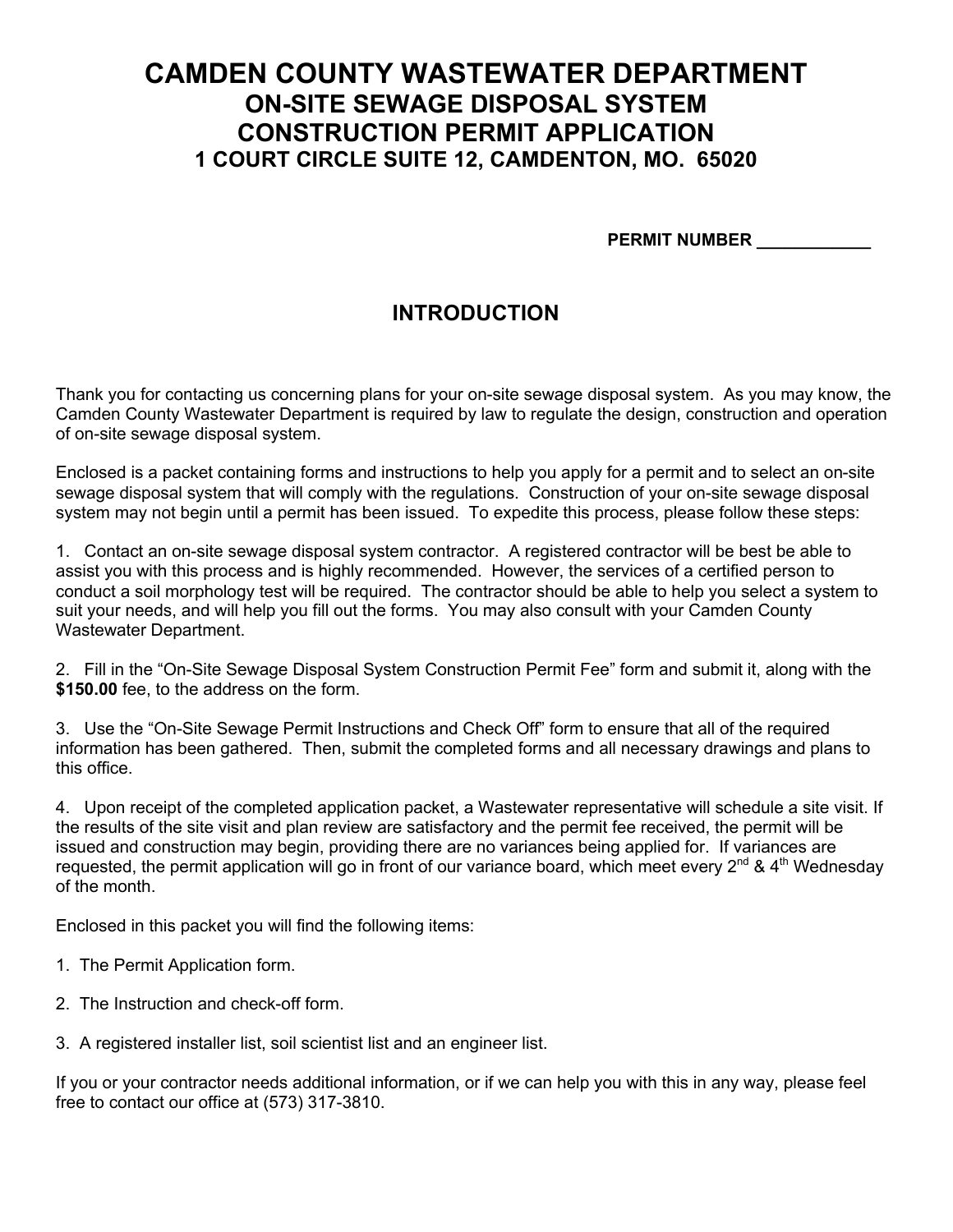| <b>CAMDEN COUNTY WASTEWATER DEPT.</b><br><b>ON-SITE SEWAGE DISPOSAL SYSTEM</b><br><b>CONSTRUCTION PERMIT APPLICATION</b>                      |                      |                                                  | <b>OFFICE USE ONLY</b>                                       |
|-----------------------------------------------------------------------------------------------------------------------------------------------|----------------------|--------------------------------------------------|--------------------------------------------------------------|
| 1. Property Owner Name (Last, First MI)                                                                                                       |                      | APPROVED YES [ ] NO [ ]                          | <b>DATE</b>                                                  |
|                                                                                                                                               |                      | <b>PERMIT NUMBER</b>                             |                                                              |
| 2. Site Address (911/ENS)                                                                                                                     |                      | <b>DATE ISSUED</b>                               | <b>EXPIRATION DATE</b>                                       |
|                                                                                                                                               |                      |                                                  |                                                              |
|                                                                                                                                               |                      | <b>SIGNATURE</b>                                 |                                                              |
| Zip Code<br>City<br>County                                                                                                                    |                      | Subdivision                                      | Lot $#$                                                      |
| Email address:                                                                                                                                |                      |                                                  |                                                              |
| Parcel ID#                                                                                                                                    |                      |                                                  |                                                              |
| Directions to Site                                                                                                                            |                      |                                                  |                                                              |
|                                                                                                                                               |                      |                                                  |                                                              |
|                                                                                                                                               |                      |                                                  |                                                              |
|                                                                                                                                               |                      |                                                  |                                                              |
| 3. Mailing Address (if different from above)                                                                                                  |                      | Day Phone Number                                 | Night Phone Number                                           |
|                                                                                                                                               |                      |                                                  |                                                              |
| City                                                                                                                                          |                      | <b>State</b>                                     | Zip Code                                                     |
| <b>New Construction</b><br>4. System Is                                                                                                       |                      |                                                  | <b>Repair Existing System</b>                                |
| 5. System Serves                                                                                                                              | Residence            | <b>Business</b>                                  |                                                              |
| No. Bedrooms<br><b>Whirlpool Bath</b><br>Garbage Disposal [<br>Single Family [ ]<br>Dishwasher<br><b>Laundry Facility</b><br>Multi-Family [ ] |                      | Food Service<br>Lodging<br>L<br>Other (specify): | Daily Sewage Flow<br>(120 gallons per day/bedroom)           |
|                                                                                                                                               | Public               | Private                                          |                                                              |
| 6. Water Supply                                                                                                                               | Name of Supply       | Type Supply<br>Bored well [ ]                    | Driven well<br>Dug well [ ]<br>$\mathbf{I}$                  |
|                                                                                                                                               | # Acres              | Drilled well                                     | Other (specify):                                             |
| 7.<br>Lot                                                                                                                                     | Size<br>#square feet | Slope                                            | Indicate direction of slope on Site Layout                   |
| 8. Soil Information                                                                                                                           |                      |                                                  | Include soil scientist/Evaluator report with the application |
| Soil Morphology [                                                                                                                             | Soil Type            | Soil Texture<br>% Clay                           | <b>Application Rate</b>                                      |
|                                                                                                                                               |                      |                                                  |                                                              |
| 9. Name of Soil Scientist/Evaluator                                                                                                           |                      |                                                  |                                                              |
| Address                                                                                                                                       |                      | <b>Phone Number</b>                              |                                                              |
| City                                                                                                                                          |                      | <b>State</b>                                     | Zip Code                                                     |
|                                                                                                                                               |                      |                                                  |                                                              |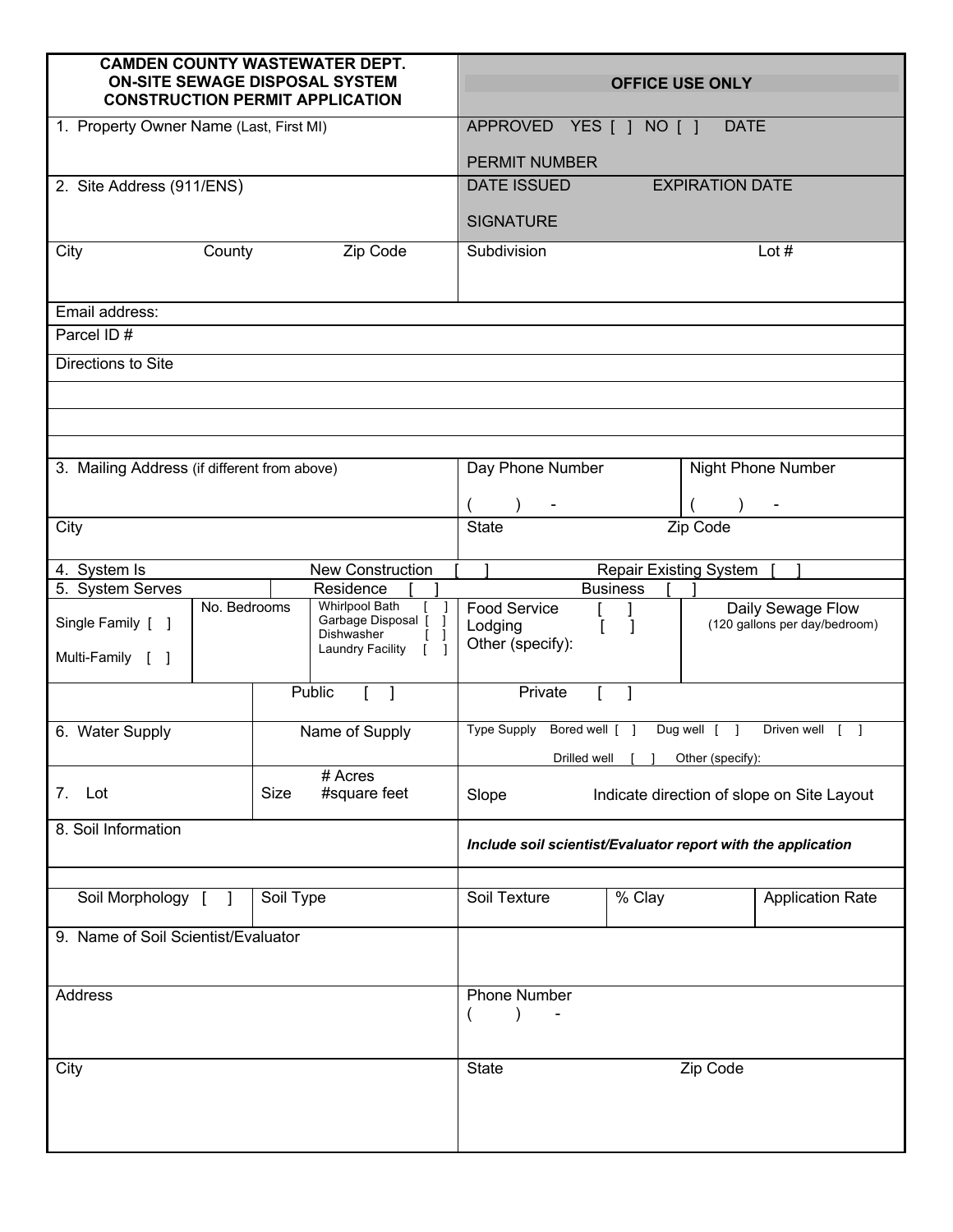| 10. Proposed System<br>Complete information only for the system you plan to construct.                                                                                |                                                                         |  |  |  |  |
|-----------------------------------------------------------------------------------------------------------------------------------------------------------------------|-------------------------------------------------------------------------|--|--|--|--|
| <b>Waste Stabilization Pond</b><br>A. [                                                                                                                               |                                                                         |  |  |  |  |
| <b>Dimensions</b>                                                                                                                                                     | <b>Native Soil</b><br><b>Artificial liner</b><br>$\mathbf{I}$           |  |  |  |  |
| length x width or diameter<br><b>Total Water Surface Area</b>                                                                                                         | <b>Bentonite Clay</b><br>Clay from another source                       |  |  |  |  |
| square feet<br><b>Working Depth</b>                                                                                                                                   | Type of equipment used to compact soil:                                 |  |  |  |  |
|                                                                                                                                                                       |                                                                         |  |  |  |  |
| Indicate location of discharge pipe, fence, gate, and all set back distances on Site Layout.                                                                          |                                                                         |  |  |  |  |
| <b>Sewage Tank/Dosing Tank</b><br>B. [<br>$\mathbf{I}$                                                                                                                | $C.$ [ ]<br><b>Absorption Field</b>                                     |  |  |  |  |
| Manufacturer:<br><b>Type</b><br>Construction:                                                                                                                         | Serial Dist (Land Block) [<br>Flat Lot Layout [ ]<br>$\blacksquare$     |  |  |  |  |
| Material<br>Liquid Capacity<br>gal.                                                                                                                                   | <b>Total Absorption Area</b><br>No. of Trenches                         |  |  |  |  |
| Septic<br>] NSF Class I y [ ] n [<br>Aerated [                                                                                                                        | <b>Trench Width</b><br><b>Trench Depth</b>                              |  |  |  |  |
| Distance from: Private well<br>Public well                                                                                                                            | Distances from: Private Well<br>Public well                             |  |  |  |  |
| <b>Bldg foundation</b><br>Neighbors well                                                                                                                              | neighbors well<br><b>Bldg foundation</b>                                |  |  |  |  |
| <b>Property Line</b><br>Lake                                                                                                                                          | water lines<br>property lines                                           |  |  |  |  |
| Dosing [                                                                                                                                                              | stream, river, pond or lake                                             |  |  |  |  |
| Distance from: Private well<br>Public well                                                                                                                            |                                                                         |  |  |  |  |
| Neighbors well<br>Lake                                                                                                                                                | <b>Neighboring Absorption System</b>                                    |  |  |  |  |
| <b>Bldg foundation</b><br><b>Property Line</b>                                                                                                                        |                                                                         |  |  |  |  |
| Show location of house, tank, absorption field, wells, water lines, bodies of water, geological<br>features, easements, and all setback distances on the Site Layout. |                                                                         |  |  |  |  |
| D. [                                                                                                                                                                  |                                                                         |  |  |  |  |
| Low Pressure Pipe System [<br>$\overline{\phantom{a}}$                                                                                                                | Conventional ISystem [ ]<br><b>Fixed Film System</b><br>$\lceil \rceil$ |  |  |  |  |
| <b>Drip Irrigation System</b><br>$\mathbb{L}$<br>$\mathbf{I}$                                                                                                         | Chamber System [ ]<br>Advantex<br>$\Box$                                |  |  |  |  |
| <b>Recirculating Sand Filter</b><br>L                                                                                                                                 | Pipe and Gravel [<br>Micro Fast [ ]                                     |  |  |  |  |
|                                                                                                                                                                       | EZ Flow<br><b>ECOPOD</b>                                                |  |  |  |  |
|                                                                                                                                                                       | Other<br>$\mathbf{L}$                                                   |  |  |  |  |
| Include supporting data, calculations, and drawings, with the packet.                                                                                                 | <b>Registration Number</b>                                              |  |  |  |  |
| 11. Installer<br>Registered                                                                                                                                           | $y \mid \quad$<br>$n$ [ $\;$ ]                                          |  |  |  |  |
| Phone Number (<br>Name<br>$\overline{\phantom{a}}$                                                                                                                    |                                                                         |  |  |  |  |
| Address                                                                                                                                                               |                                                                         |  |  |  |  |
| City                                                                                                                                                                  | <b>State</b><br>Zip Code                                                |  |  |  |  |
| All information contained in and with this application packet is true and accurate to the best of my knowledge.                                                       |                                                                         |  |  |  |  |
| 12. Signature of Owner or Agent<br>Date                                                                                                                               |                                                                         |  |  |  |  |
|                                                                                                                                                                       |                                                                         |  |  |  |  |